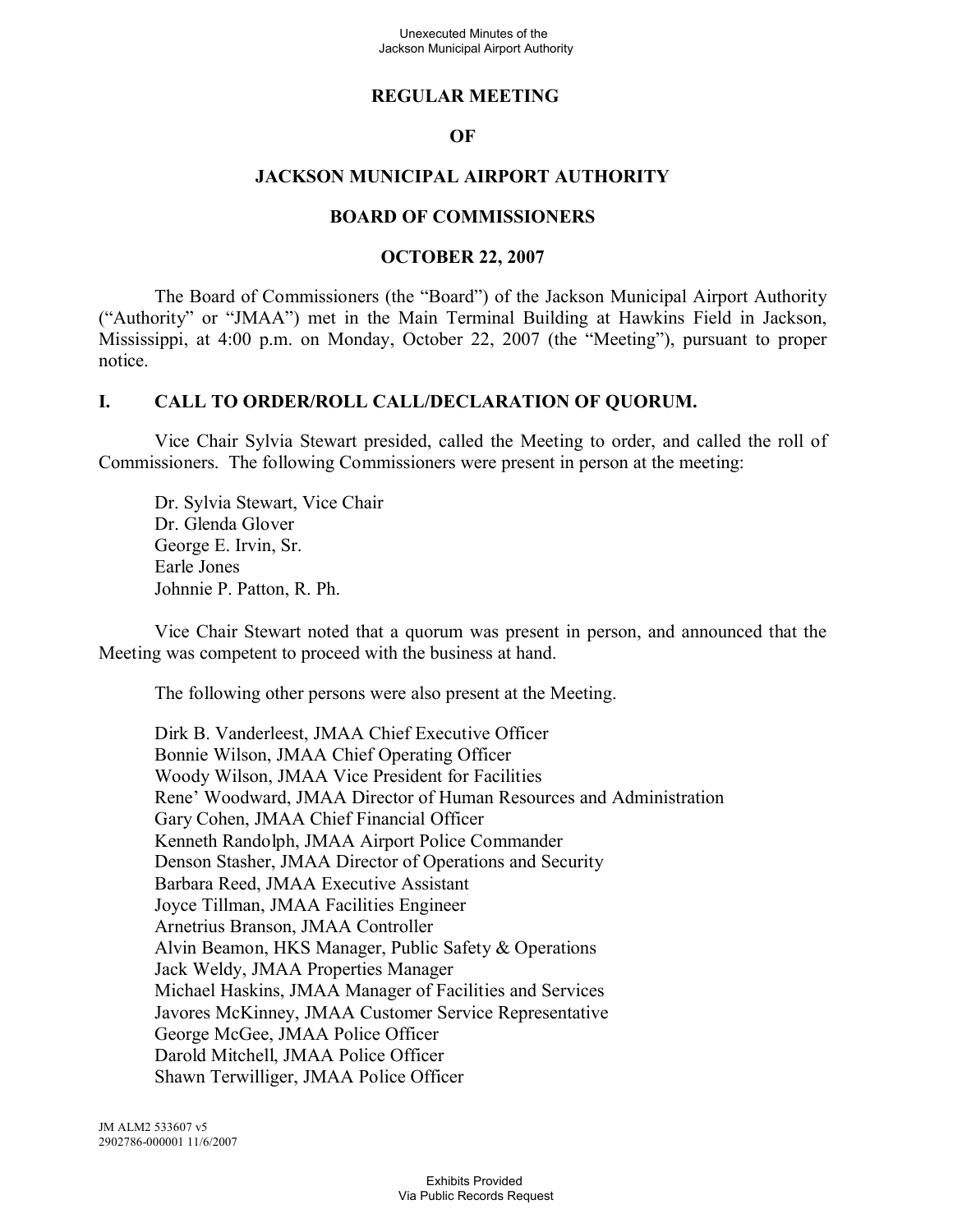Alan L. Moore, Baker Donelson Bearman Caldwell & Berkowitz Jeff Wagner, Baker Donelson Bearman Caldwell & Berkowitz

### **II. APPROVAL AND EXECUTION OF MINUTES.**

### **A. Regular Board Meeting on September 24, 2007.**

#### **B. Regular Work Session on October 18, 2007.**

The Board considered the minutes of the Regular Monthly Board Meeting on September 24, 2007, and the minutes of the Regular Work Session on October 18, 2007.

After discussion, upon motion duly made by Commissioner Patton, seconded by Commissioner Glover, and unanimously approved by the affirmative votes of all Commissioners present, said minutes were approved as presented and directed to be filed in the appropriate minute book and records of the Authority.

#### **III. PUBLIC COMMENTS.**

None.

### **IV. REPORTS.**

#### **A. Chief Executive Officer.**

- 1. Airport Project Manager Summary, Ending September 30, 2007.
- 2. Airport Activity Statistics Report, Ending September 30, 2007.

Mr. Vanderleest directed the Board's attention to the Airport Project Manager Summary and the Airport Activity Statistics Report, as found in the packet distributed to the Board prior to the Meeting (the "Packet"), and discussed these Reports with the Board. A copy of the Packet is attached as an exhibit to the minutes of the Meeting.

When discussing traffic statistics for Hawkins Field, Mr. Vanderleest said that the Hawkins Field Tenant Appreciation Luncheon on October 19, 2007, had been well received by tenants and others.

- 3. Employee Recognitions.
	- a. Employee of the Month.
		- (1) Shawn Hanks, ITT Team Leader.

Mr. Vanderleest said that Mr. Hanks could not be present at the Meeting, so he would be recognized as Employee of the Month for October 2007 at the November Board Meeting.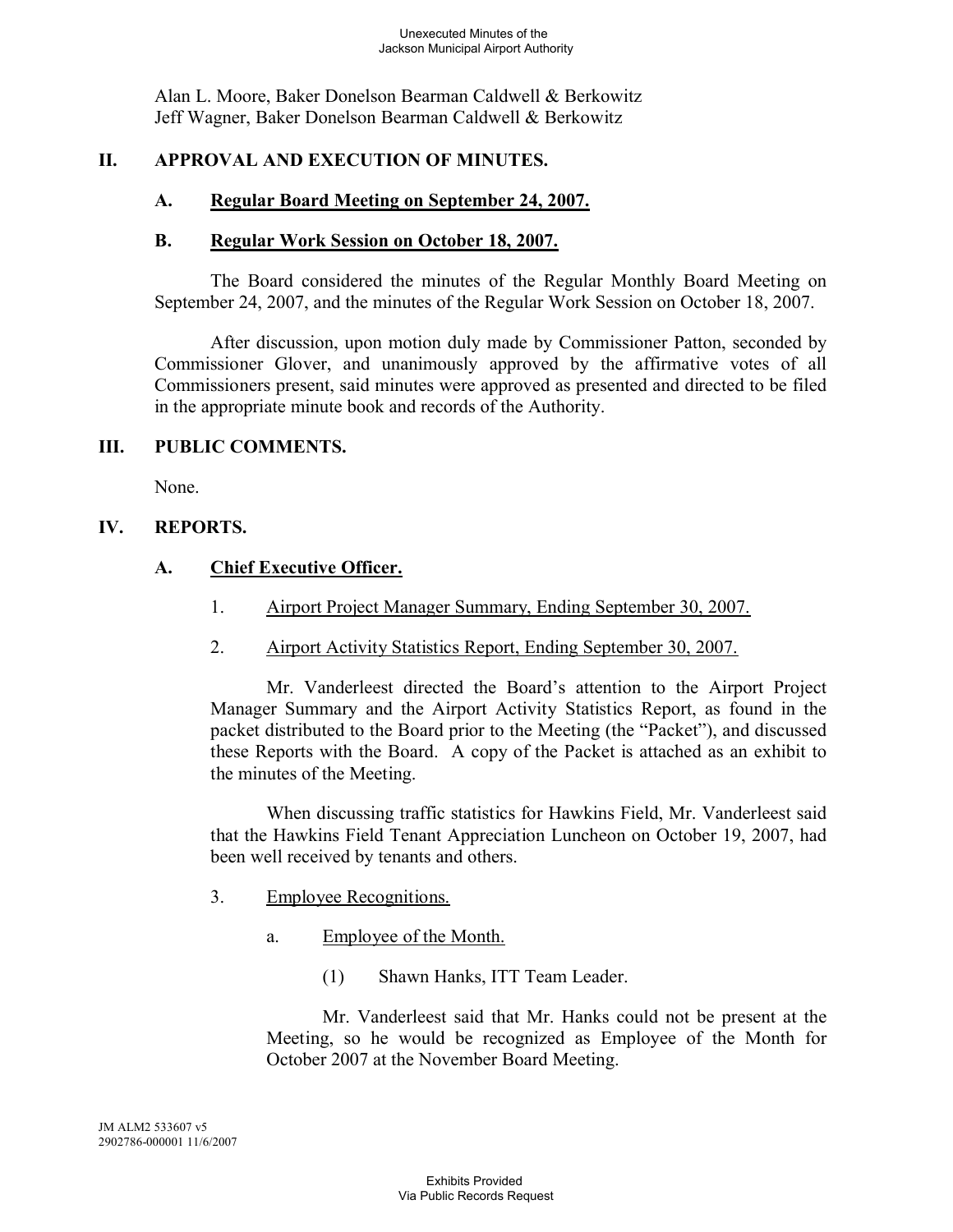### b. AAAE ATSI Training Certificates.

- (1) Darold Mitchell, Certified Police Officer, Public Safety Division.
- (2) Shawn Terwilliger, Certified Police Officer, Public Safety Division.
	- (a.) Level 1 and Level 2 ATSI 100 Hours, All Categories.

Mr. Vanderleest introduced and commended Mr. Mitchell and Mr. Terwilliger for their completion of 100 hours in all categories of the AAAE ATSI Training program.

#### c. Professional Development.

- (1) Kenneth W. Randolph, Airport Police Commander, Public Safety Division.
	- (a.) Appointment to the Board of Directors of Airport Law Enforcement Agencies Network (ALEAN).

Mr. Vanderleest introduced and commended Commander Kenneth Randolph on his recent appointment to the Board of Directors of the Airport Law Enforcement Agencies Network.

- (2) George McGee, Jr., Certified Police Officer, Public Safety Division.
	- (a.) Mississippi Law Enforcement Training Academy (MLEOTA) Certification Refresher Course.

Mr. Vanderleest introduced and commended Mr. McGee on his recent completion of the Mississippi Law Enforcement Training Academy's Certification Refresher Course.

- (3) Rene Woodward, Director of Human Resources and Administration, Human Resources and Administration Division.
	- (a.) Appointment to the Board of Directors of Mississippi Association of Personnel Administrators (MAPA).

Mr. Vanderleest introduced and commended Ms. Woodward on her recent appointment to the Board of Directors of the Mississippi Association of Personnel Administrators.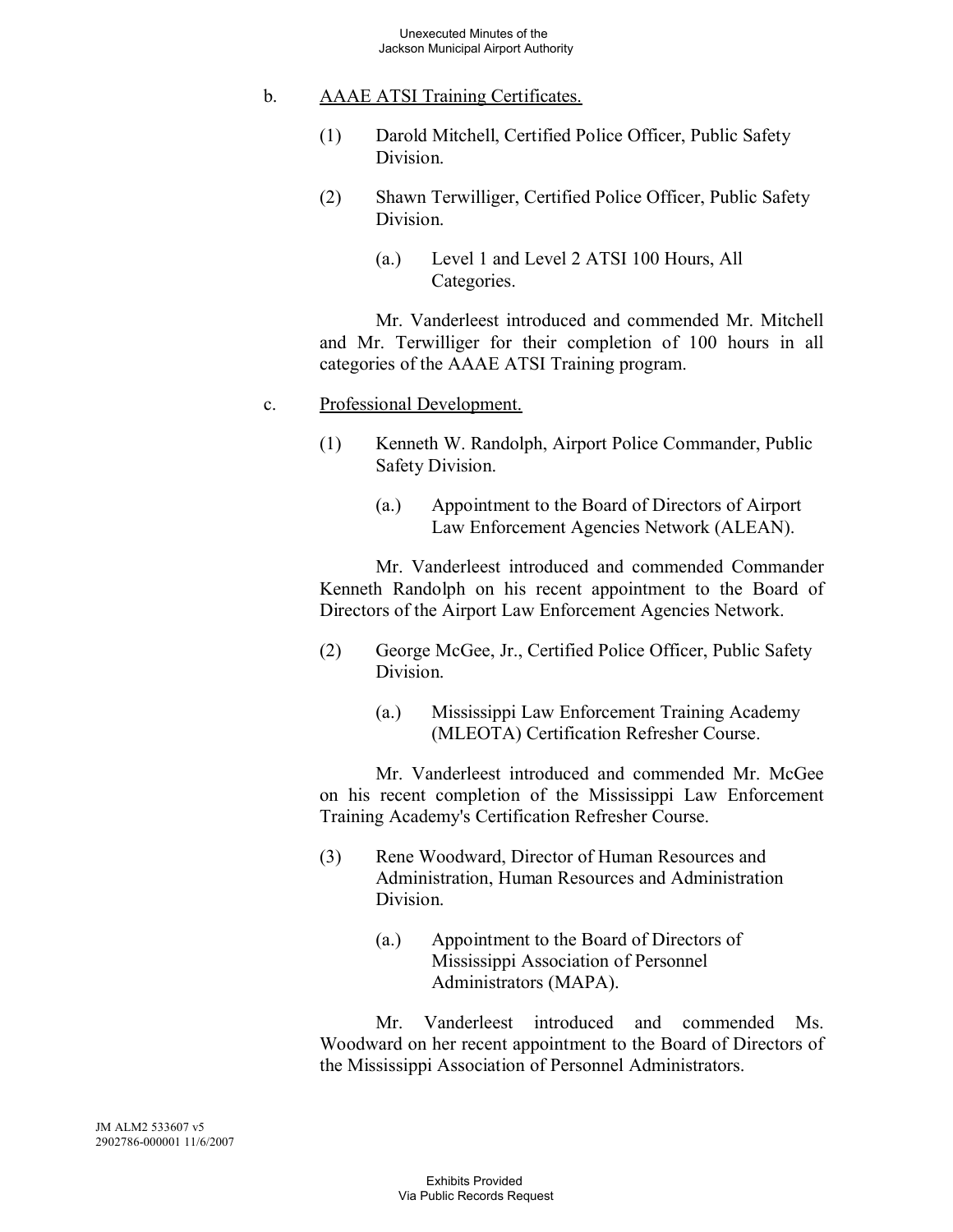### d. New Employees.

(1) Michael Haskins, Manager of Facilities and Services.

Mr. Vanderleest introduced Michael Haskins, who had joined the Authority as of October 1, 2007, as Manager of Facilities and Services.

(2) Javores McKinney, Customer Service Representative II.

Mr. Vanderleest introduced Javores McKinney, who had joined the Authority as of October 4, 2007, as a part-time Customer Service Representative II.

#### **B. Attorney.**

Mr. Moore reported that, after a long series of negotiations, it appeared likely that the Authority would be able to reach a settlement with the City of Flowood ("Flowood"), whereby Flowood would not attempt to annex portions of Jackson-Evers International Airport ("JEIA") in return for the Authority agreeing to (i) certain development guidelines along the west side of JEIA and (ii) establishment of a buffer zone along the northeast corner of JEIA while the Authority develops a new master plan for JEIA, which will address overall land use and development at JEIA. Mr. Moore said that if a settlement is reached, it will be formalized by an interlocal agreement which would be submitted to the Board for approval and then executed on behalf of both the Authority and Flowood.

#### **V. ACTION ITEMS.**

#### **A. Financial Matters.**

#### 1. Financial Reports for September 2007: Accept.

Mr. Vanderleest discussed with the Board the Financial Reports for the Authority for the month of September 2007, as set out in the Packet.

After discussion, upon motion duly made by Commissioner Jones, seconded by Commissioner Patton, and unanimously approved by the affirmative votes of all Commissioners present, the Board adopted the following resolution.

#### **RESOLUTION ACCEPTING FINANCIAL REPORTS FOR SEPTEMBER 2007**

**WHEREAS**, the Board of Commissioners (the "Board") of the Jackson Municipal Airport Authority (the "Authority") has reviewed and considered certain financial statements for the Authority for the month and period ending September 30, 2007, said financial statements being (i) included in the packet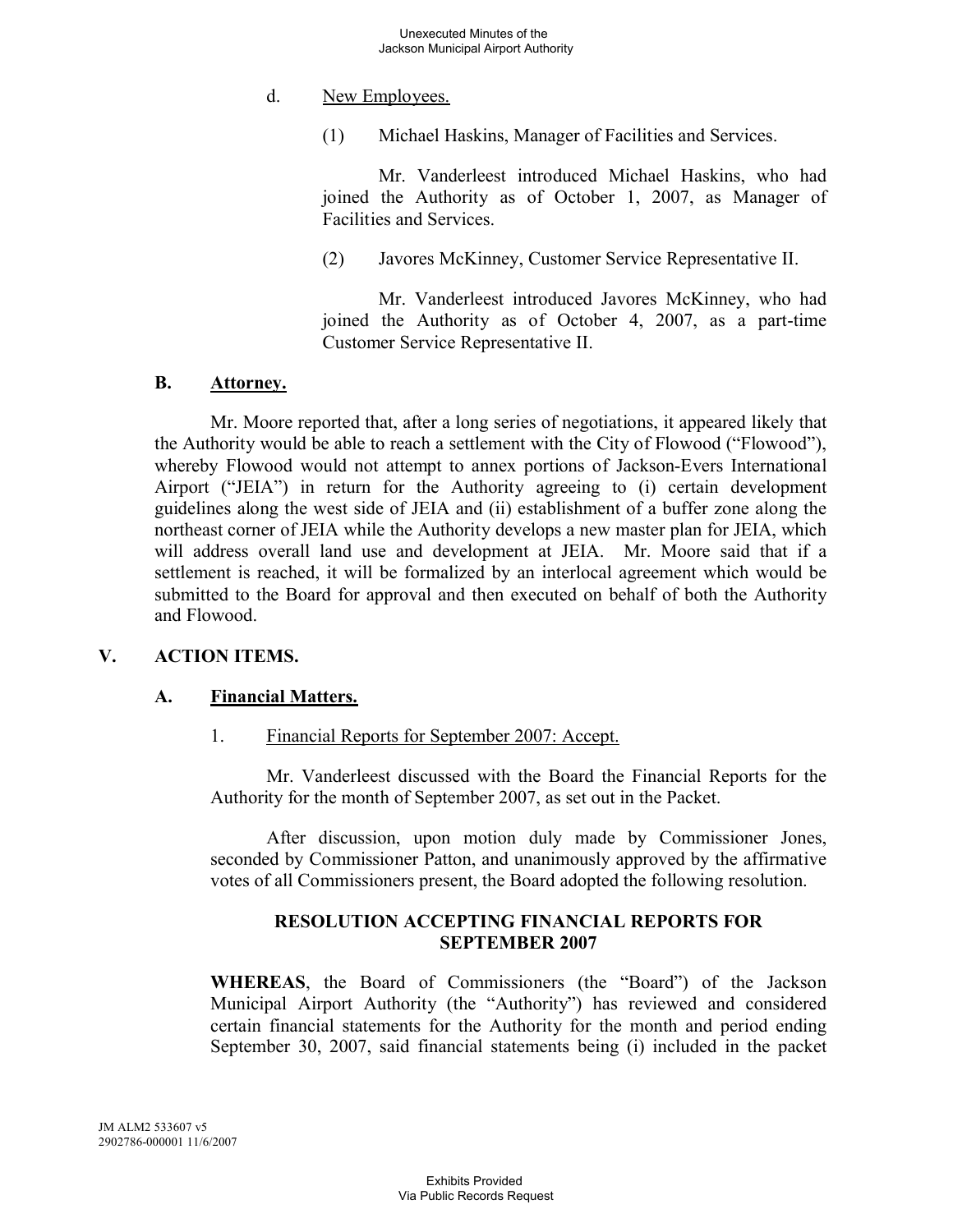distributed to the Board prior to the October 22, 2007, Regular Monthly Meeting of the Board (the "Financial Reports") and (ii) incorporated herein by reference;

**NOW, THEREFORE, BE IT RESOLVED**, the Board hereby accepts the Financial Reports.

#### 2. Claims Docket for September 2007: Approve.

Mr. Vanderleest discussed with the Board the Claims Docket for the Authority for the month of September 2007, as set out in the Packet.

After discussion, upon motion duly made by Commissioner Glover, seconded by Commissioner Jones, and unanimously approved by the affirmative votes of all Commissioners present, the Board adopted the following resolution.

#### **RESOLUTION APPROVING AND AUTHORIZING PAYMENT OF CLAIMS DOCKET FOR SEPTEMBER 2007**

**WHEREAS**, the Board of Commissioners (the "Board") of the Jackson Municipal Airport Authority (the "Authority") has reviewed and considered the Claims Docket of the Authority for the month of September 2007, as (i) included in the packet distributed to the Board prior to the October 22, 2007, Regular Monthly Meeting of the Board (the "Claims") and (ii) incorporated herein by reference;

**NOW, THEREFORE, BE IT RESOLVED**, the Board hereby approves and authorizes payment of the Claims in the total amount of \$1,225,517.93.

- 3. Board Travel.
	- a. China Institute Executive Session.

Mr. Vanderleest requested that the Board consider approving and authorizing reimbursement of travel expenses for all Commissioners who attend the China Institute Executive Session in New York, New York, on November 8-9, 2007.

After discussion, upon motion duly made by Commissioner Jones, seconded by Commissioner Patton, and unanimously approved by the affirmative votes of all Commissioners present, the Board adopted the following resolution.

### **RESOLUTION APPROVING BOARD TRAVEL TO CHINA INSTITUTE EXECUTIVE SESSION**

**WHEREAS**, the Board of Commissioners (the "Board") of the Jackson Municipal Airport Authority (the "Authority") has considered whether to approve and authorize reimbursement of travel expenses for all Commissioners who attend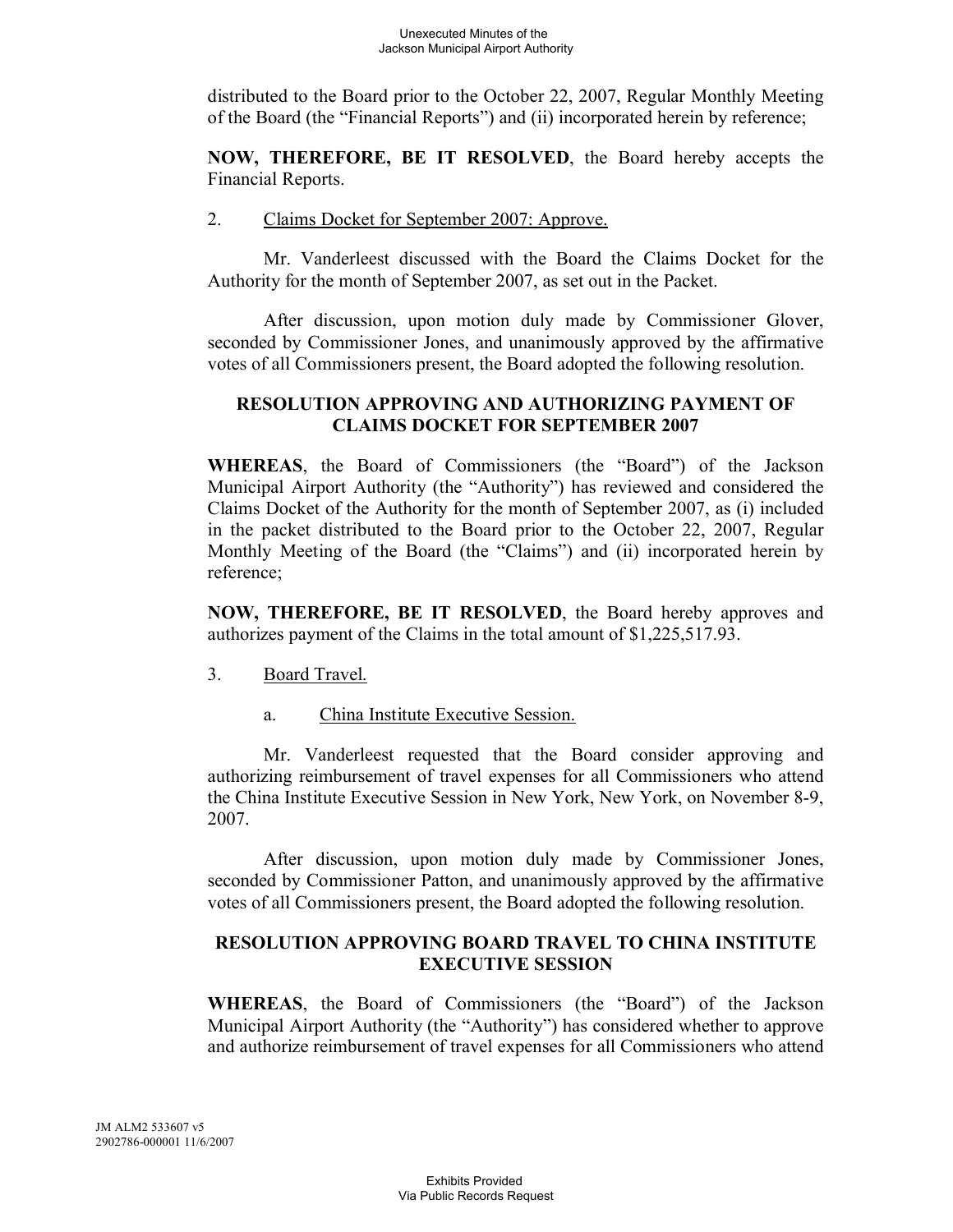the China Institute Executive Session in New York, New York, on November 8-9, 2007; and

**WHEREAS,** the Board has previously expressed its commitment to developing international air cargo trade between Jackson-Evers International Airport and The People's Republic of China;

**NOW, THEREFORE, BE IT RESOLVED**, the Board hereby determines that it would be in the best interests of and in furtherance of the duties and responsibilities of the Authority to, the Board hereby does, approve and authorize reimbursement of reasonable and necessary travel and lodging expenses for all Commissioners who attend the China Institute Executive Session in New York, New York, on November 8-9, 2007.

b. AMAC.

Mr. Vanderleest requested that the Board consider approving and authorizing reimbursement of travel expenses for all Commissioners who attend the AMAC meeting in San Antonio, Texas, on December 5-7, 2007.

After discussion, upon motion duly made by Commissioner Patton, seconded by Commissioner Glover, and unanimously approved by the affirmative votes of all Commissioners present, the Board adopted the following resolution.

# **RESOLUTION APPROVING BOARD TRAVEL**

**WHEREAS**, the Board of Commissioners (the "Board") of the Jackson Municipal Airport Authority (the "Authority") has considered whether to approve and authorize reimbursement of travel expenses for all Commissioners who attend the AMAC meeting in San Antonio, Texas, on December 5-7, 2007;

**NOW, THEREFORE, BE IT RESOLVED**, the Board hereby determines that it would be in the best interests of and in furtherance of the duties and responsibilities of the Authority to, the Board hereby does, approve and authorize reimbursement of reasonable and necessary travel and lodging expenses for all Commissioners who attend the AMAC meeting in San Antonio, Texas, on December 5-7, 2007.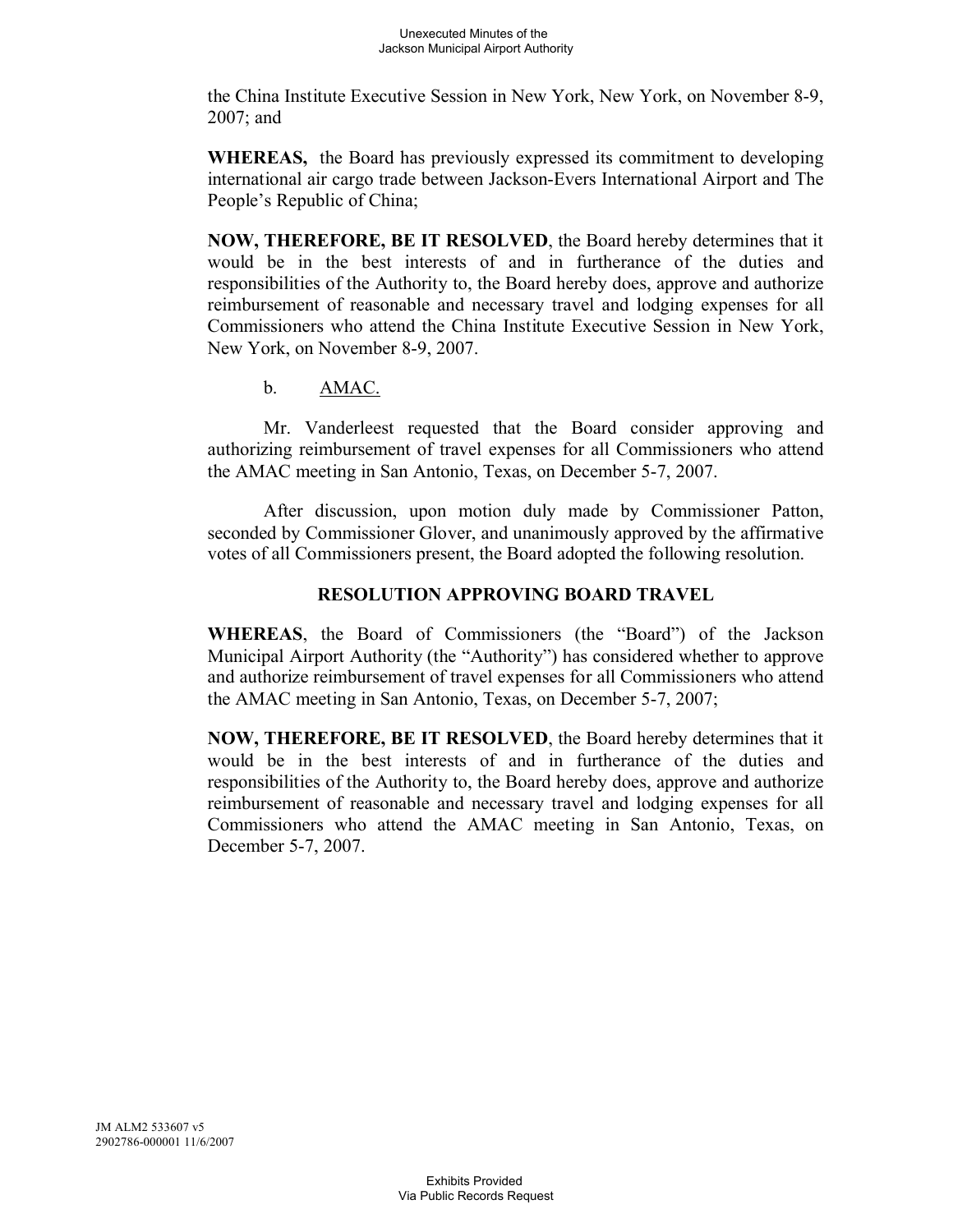### **B. Service Agreements.**

- 1. Proposal from Dr. John Kasarda for Jackson Aerotropolis, JEIA: Approve Funding of Portion of Agreement with Rankin First.
- 2. Proposal for Wildlife Hazard Assessment, Plan & Training, JEIA: Approve Agreement.
- 3. DSL Services for Internet Access, JEIA: Approve Agreement.
- 4. Renewal of Annual Maintenance Agreement with M/A-COM, Inc. for 800 MHz Radio System, JMAA: Approve Renewal.
- 5. Renewal of Annual Maintenance Agreement with Avaya Telephone System, JMAA: Approve Renewal.

Mr. Vanderleest directed the Board's attention to the memoranda in the Packet which described each of the matters set out above, and discussed each of these matters with the Board.

After discussion, upon motion duly made by Commissioner Glover, seconded by Commissioner Jones, and unanimously approved by the affirmative votes of all Commissioners present, the Board adopted the following resolution.

### **RESOLUTION APPROVING AND AUTHORIZING CERTAIN ACTIONS WITH RESPECT TO CERTAIN SERVICE AGREEMENTS**

**WHEREAS**, the staff of the Jackson Municipal Airport Authority (the "Authority") has recommended that the Board of Commissioners (the "Board") of the Authority approve and authorize certain actions with respect to certain service agreements identified below, all as more particularly described in certain memoranda which were (i) included in the packet distributed to the Board prior to the October 22, 2007, Regular Monthly Meeting of the Board, and (ii) incorporated herein by reference (separately, each a "Memorandum;" collectively, the "Memoranda") ; and

**WHEREAS**, the Board has reviewed and considered said Memoranda and considered said recommendations by the staff of the Authority;

**NOW, THEREFORE, BE IT RESOLVED**, the Board hereby determines that it would be in the best interests of and in furtherance of the duties and responsibilities of the Authority to, and the Board hereby does, take the following action:

1. The Board approves and authorizes negotiation and execution of an agreement (the "Rankin First Agreement") with the Rankin First Economic Development Authority ("Rankin First"), whereby the Authority would provide funding to Rankin First for use by Rankin First in connection with an agreement to be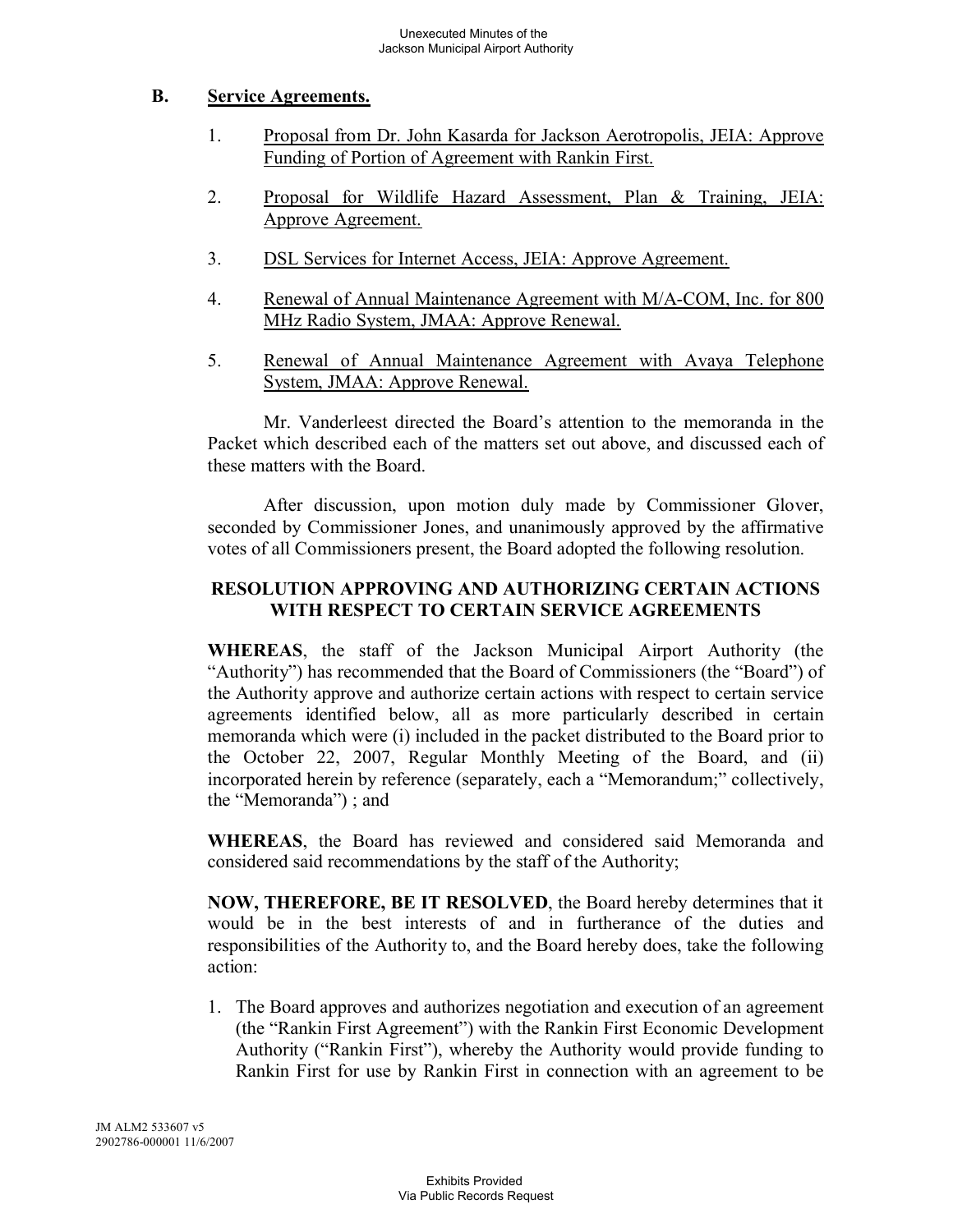entered into by Rankin First with Dr. John Kasarda ("Kasarda") for professional services in connection with a study and recommendations for expansion of air cargo at Jackson-Evers International Airport and related development (the "Services"), said Rankin First Agreement to be in such form and to contain such terms and conditions consistent with the Memorandum dated October 9, 2007, which describes this matter, as may be deemed appropriate by the Chief Executive Officer of the Authority, as evidenced by his execution thereof.

- 2. The Board approves and authorizes negotiation and execution of an agreement (the "DeTect Agreement") with DeTect, Inc. to conduct a wildlife hazard assessment at and around Jackson-Evers International Airport, produce a Wildlife Hazard Management Plan, and provide wildlife management training for Authority staff, said DeTect Agreement to be in such form and to contain such terms and conditions consistent with the Memorandum dated October 10, 2007, which describes this matter, as may be deemed appropriate by the Chief Executive Officer of the Authority, as evidenced by his execution thereof.
- 3. The Board approves and authorizes negotiation and execution of an agreement (the "AT&T Agreement") with AT&T for an additional DSL line to support Internet access at Jackson-Evers International Airport, said AT&T Agreement to be in such form and to contain such terms and conditions consistent with the Memorandum dated October 9, 2007, which describes this matter, as may be deemed appropriate by the Chief Executive Officer of the Authority, as evidenced by his execution thereof.
- 4. The Board approves and authorizes negotiation and execution of a one (1) year renewal of the existing agreement (the "M/A-COM Renewal Agreement") with M/A-COM, Inc. for maintenance, repair and oversight services for the Authority's 700/800 MHz radio system, said M/A-COM Renewal Agreement to be in such form and to contain such terms and conditions consistent with the Memorandum dated October 12, 2007, which describes this matter, as may be deemed appropriate by the Chief Executive Officer of the Authority, as evidenced by his execution thereof.
- 5. The Board approves and authorizes negotiation and execution of a four (4) year renewal of the existing agreement (the "Avaya Renewal Agreement") with Avaya, Inc. for telephone voice mail, unit repairs and service, said Avaya Renewal Agreement to be in such form and to contain such terms and conditions consistent with the Memorandum dated October 12, 2007, which describes this matter, as may be deemed appropriate by the Chief Executive Officer of the Authority, as evidenced by his execution thereof.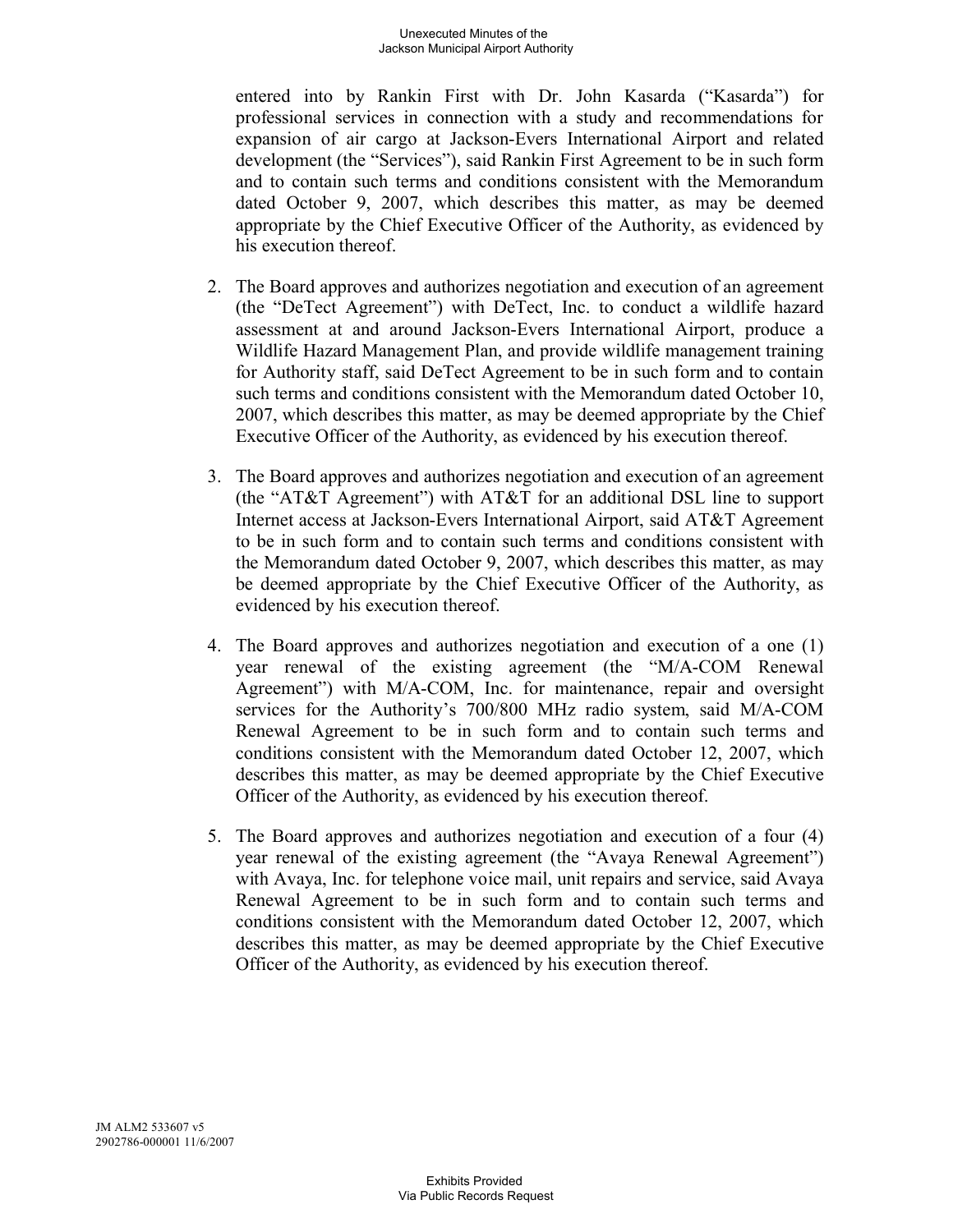# **C. Construction Projects.**

- 1. JMAA Project No. 002-08, Rental Car Overflow Parking Lot, JEIA: Approve Agreement.
- 2. JMAA Project No. 002-08, Rental Car Overflow Parking Lot, JEIA: Authorize Advertisement for Bids.
- 3. JMAA Project No. 014-06, Medgar Evers Pavilion, JEIA: Award Bid.

Mr. Vanderleest directed the Board's attention to the memoranda in the Packet which described each of the matters set out above, and discussed each of these matters with the Board.

After discussion, upon motion duly made by Commissioner Patton, seconded by Commissioner Glover, and unanimously approved by the affirmative votes of all Commissioners present, the Board adopted the following resolution.

### **RESOLUTION APPROVING AND AUTHORIZING CERTAIN ACTIONS WITH RESPECT TO CERTAIN CONSTRUCTION PROJECTS**

**WHEREAS**, the staff of the Jackson Municipal Airport Authority (the "Authority") has recommended that the Board of Commissioners (the "Board") of the Authority approve and authorize execution and accomplishment of certain actions with respect to certain construction projects identified below, all as more particularly described in certain memoranda (i) included in the packet distributed to the Board prior to the October 22, 2007, Regular Monthly Meeting of the Board (separately, each a "Memorandum;" collectively, the "Memoranda") and (ii) incorporated herein by reference; and

**WHEREAS**, the Board has reviewed and considered said Memoranda and considered said recommendations by the staff of the Authority;

**NOW, THEREFORE, BE IT RESOLVED**, the Board hereby determines that it would be in the best interests of and in furtherance of the duties and responsibilities of the Authority to, and the Board hereby does, take the following action:

1. The Board approves and authorizes execution and accomplishment of Addendum No. 6 to the Standard Form Agreement for engineering services with IMS Engineers for design and construction oversight services in connection with construction of a new shared use rental car parking lot on South Hangar Drive (the "Rental Car Overflow Parking Lot") at Jackson-Evers International Airport ("JEIA"), as more particularly described in the Memorandum dated October 11, 2007, relating to this matter, said Addendum No. 6 to be in such form and to contain such terms and conditions consistent with said Memorandum as may be deemed appropriate by the Chief Executive Officer of the Authority, as evidenced by his execution thereof.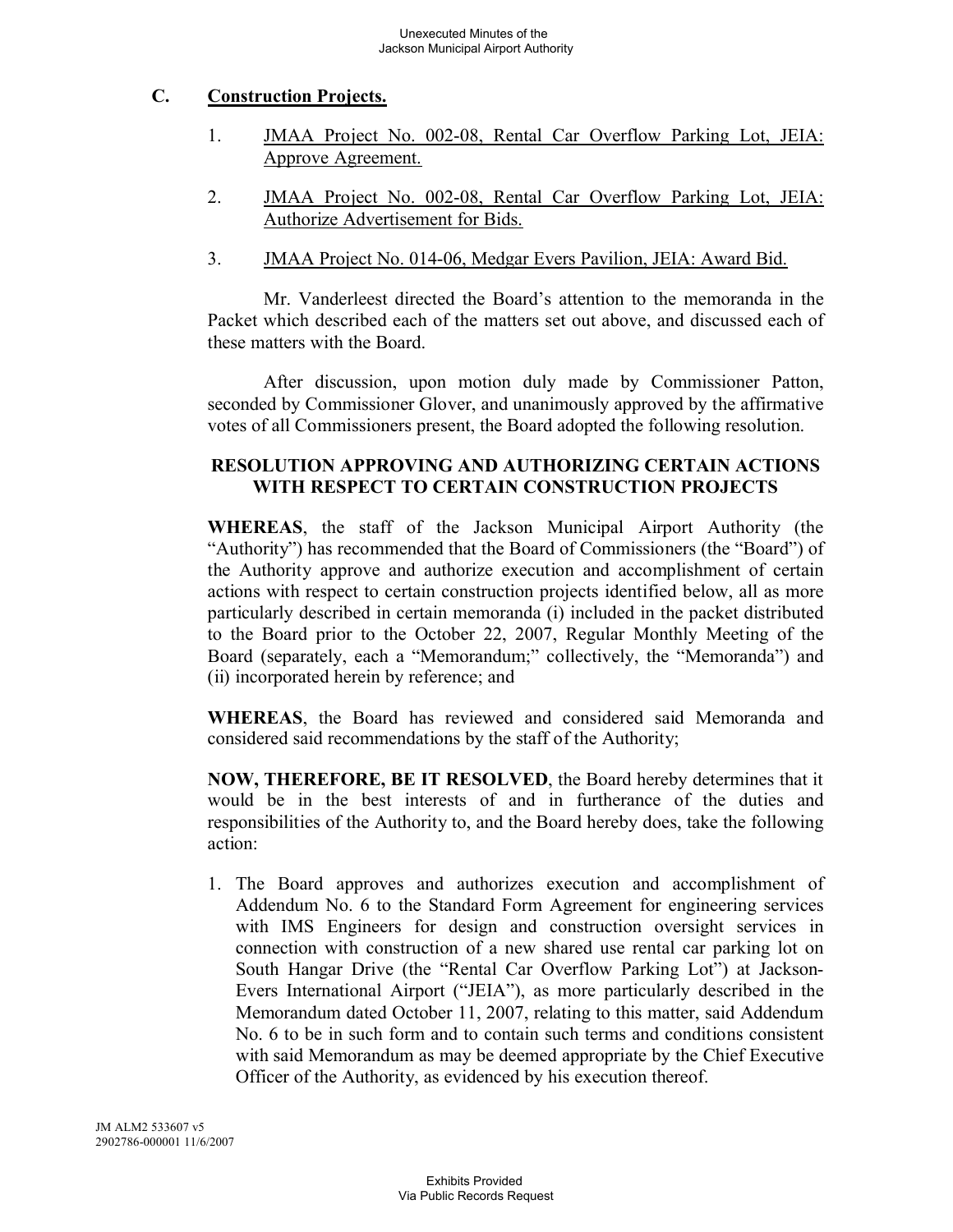- 2. The Board approves and authorizes publication of an advertisement for bids for construction of the Rental Car Overflow Parking Lot at JEIA, as more particularly described in the Memorandum dated October 11, 2007, relating to this matter.
- 3. The Board (i) accepts the bid by International Museum Corporation d/b/a Southwest Museum Services ("SMS") as the lowest and best bid for fabrication and related services in connection with the new Medgar Evers Pavilion in the Main Terminal Building at JEIA (the "Project"), and (ii) authorizes and directs the Chief Executive Officer and representatives of the Authority to negotiate and execute an agreement (the "SMS Agreement") with SMS to accomplish the Project, as more particularly described in the Memorandum dated October 12, 2007, relating to this matter, said SMS Agreement to be in such form and to contain such terms and conditions consistent with said Memorandum as may be deemed appropriate by the Chief Executive Officer of the Authority, as evidenced by his execution thereof.

#### **D. Procurements.**

1. Purchase of Information Technology Equipment, JMAA: Approve Purchase.

Mr. Vanderleest directed the Board's attention to the memorandum dated October 12, 2007, in the Packet which described this matter, and discussed this matter with the Board.

After discussion, upon motion duly made by Commissioner Glover, seconded by Commissioner Jones, and unanimously approved by the affirmative votes of all Commissioners present, the Board adopted the following resolution.

# **RESOLUTION APPROVING AND AUTHORIZING PURCHASE OF COMPUTER EQUIPMENT**

**WHEREAS**, the staff of the Jackson Municipal Airport Authority (the "Authority") has previously submitted to the Board of Commissioners (the "Board") of the Authority a budget for information technology expenses during Fiscal Year 2008 (the "Budget"); and

**WHEREAS**, said Budget was approved by the Board at the September 24, 2007, Board meeting; and

**WHEREAS**, the staff has requested approval and authorization to purchase certain computer hardware items (the "Equipment") included in said Budget and more particularly set forth in that certain memorandum dated October 12, 2007 (the "Memorandum"), a copy of which is (i) included in the packet distributed to the Board prior to the October 22, 2007, Regular Monthly Meeting of the Board and (ii) incorporated herein by reference; and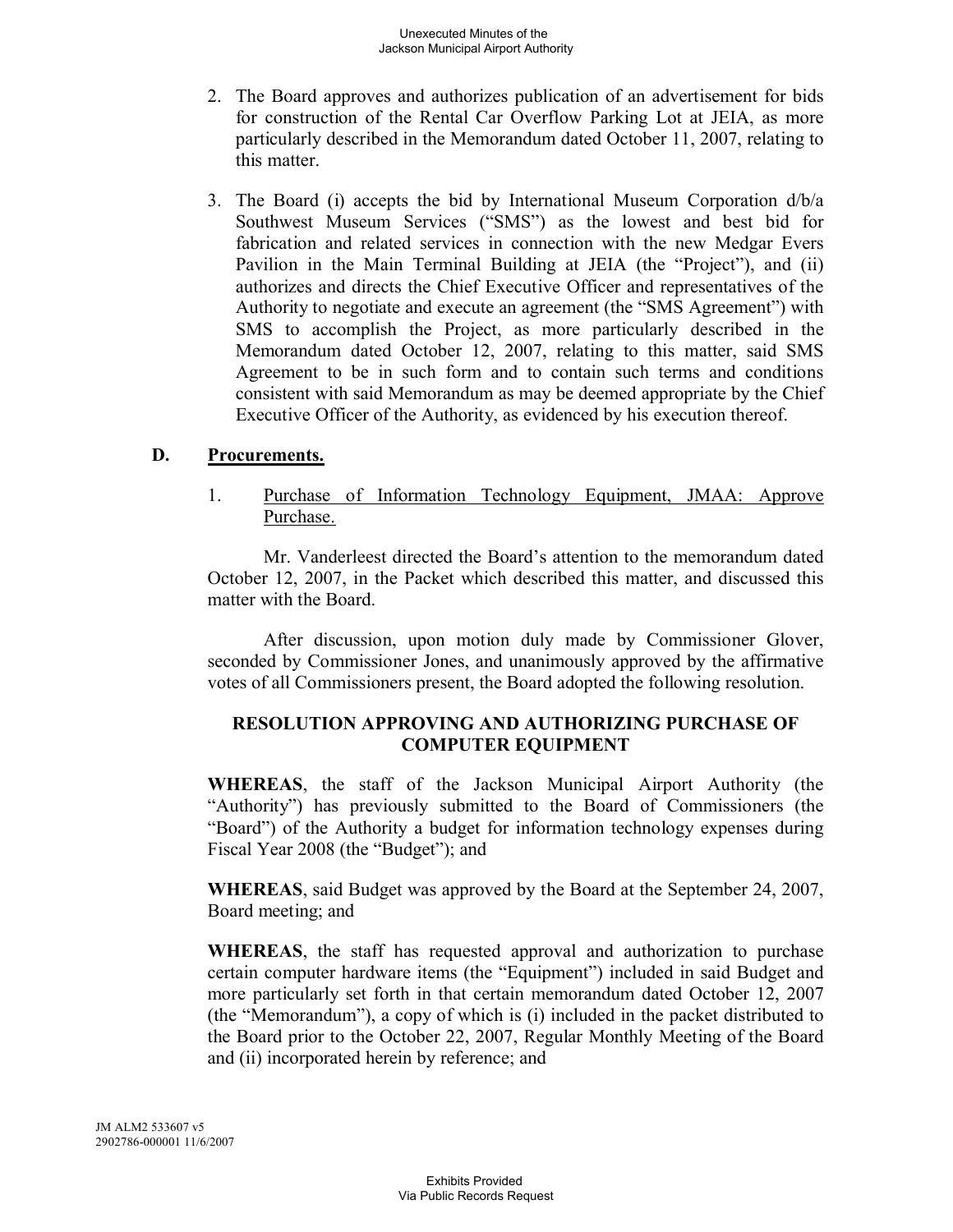**WHEREAS**, the Board has reviewed the Memorandum and considered said recommendation by the staff of the Authority;

**NOW, THEREFORE, BE IT RESOLVED**, the Board hereby determines that it would be in the best interests of and in furtherance of the duties and responsibilities of the Authority to, and the Board hereby does, approve and authorize purchase of the Equipment as set forth in the Memorandum.

#### **E. Lease and Concession Agreements.**

There was no discussion or action regarding Lease and Concession Agreements at the Meeting.

#### **F. Grants.**

There was no discussion or action regarding Grants at the Meeting.

#### **G. Other Matters.**

1. Sale of Surplus Property, JMAA: Approve Sale and Authorize Service Agreement with Auctioneer.

Mr. Vanderleest directed the Board's attention to the memorandum dated October 12, 2007, in the Packet which described this matter, and discussed this matter with the Board.

After discussion, upon motion duly made by Commissioner Patton, seconded by Commissioner Glover, and unanimously approved by the affirmative votes of all Commissioners present, the Board adopted the following resolution.

### **RESOLUTION DECLARING CERTAIN ITEMS OF JMAA PROPERTY TO BE SURPLUS, APPROVING AND AUTHORIZING AGREEMENT WITH DURHAM AUCTIONS, INC., AND AUTHORIZING SALE OF SAID ITEMS AT AUCTION TO THE HIGHEST BIDDERS**

**WHEREAS**, the staff of the Jackson Municipal Airport Authority (the "Authority") has compiled a master list of personal property no longer needed by the Authority for the conduct of its business (the "Surplus Property"), said list of Surplus Property being (i) included in the packet distributed to the Board prior to the October 22, 2007, Regular Monthly Meeting of the Board (the "Surplus Property List") and (ii) incorporated herein by reference; and

**WHEREAS**, the staff of the Authority has (i) advised the Board of Commissioners (the "Board") of the Authority that the Surplus Property is no longer needed by the Authority for the conduct of its business and should be declared surplus; (ii) has advised the Board that no state agency, board, commission or any governing authority has expressed a need or use for the Surplus Property, and the federal government has not expressed a need or use for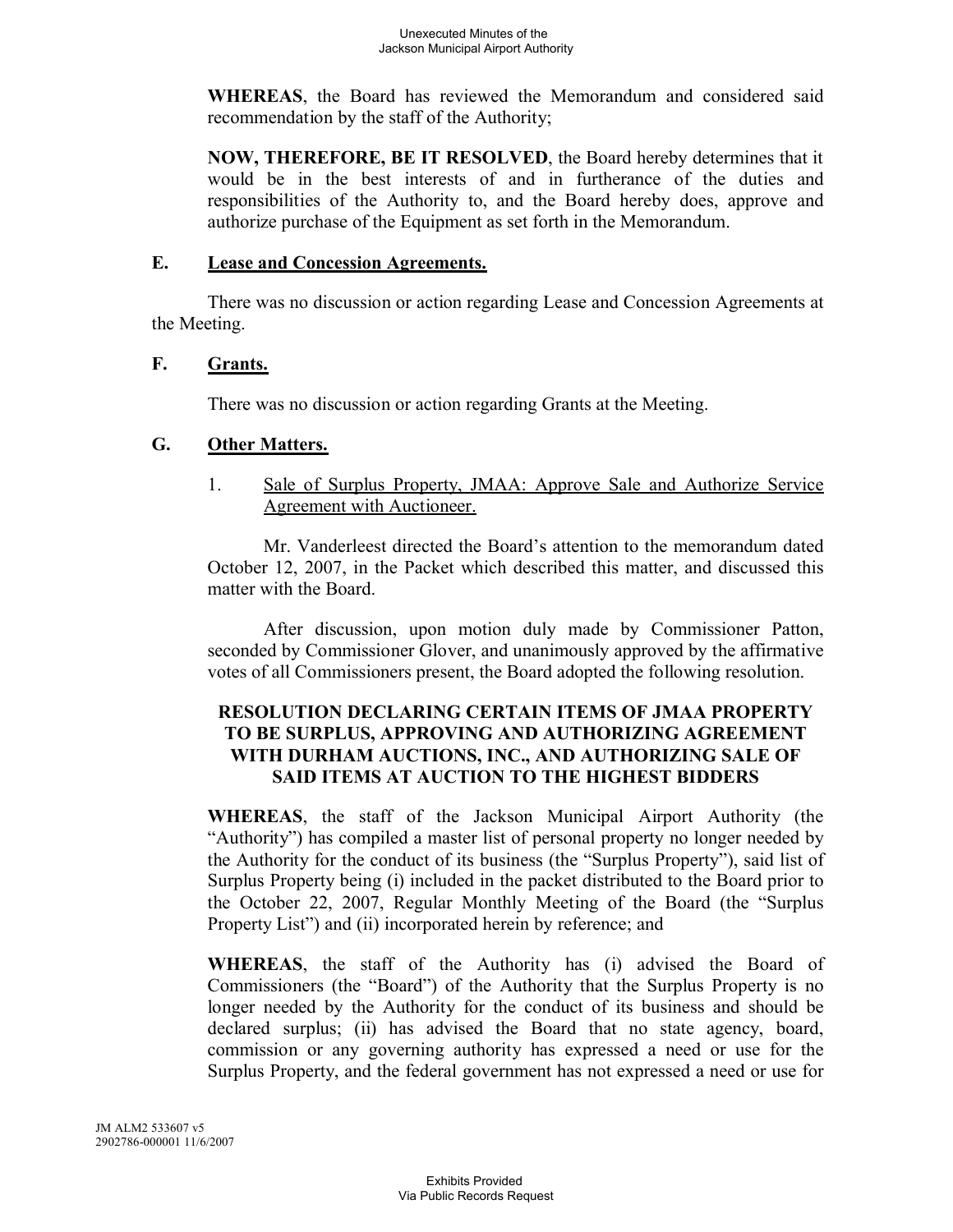the Surplus Property; (iii) has requested authority to retain Durham Auctions, Inc. ("Durham") to assist in the sale of said Surplus Property; and (iv) has requested authority to sell said Surplus Property at auction to the highest bidder in accordance with applicable law; all as more particular set forth in that certain memorandum dated October 12, 2007, a copy of which is (x) included in the packet distributed to the Board prior to the October 22, 2007, Regular Monthly Meeting of the Board (the "Memorandum") and (y) incorporated herein by reference; and

**WHEREAS**, the Board has considered said recommendation by the staff of the Authority and reviewed the Memorandum and the Surplus Property List;

**NOW, THEREFORE, BE IT RESOLVED,** the Board hereby finds and determines that (i) the Surplus Property is surplus and no longer needed for Authority purposes and is not to be used in the Authority's operations; (ii) no state agency, board, commission or any governing authority has expressed a need or use for the Surplus Property, and the federal government has not expressed a need or use for the Surplus Property; and

**RESOLVED, FURTHER**, the Board hereby determines that it would be in the best interests of and in furtherance of the duties and responsibilities of the Authority to, and the Board hereby does: (i) approve and authorize negotiation and execution of an agreement (the "Agreement") with Durham to assist in the sale of the Surplus Property, said Agreement to be in such form and to contain such terms and conditions as may be deemed appropriate by the Chief Executive Officer of the Authority, as evidenced by his execution thereof; and (ii) approve and authorize sale of the Surplus Property at auction to the highest bidder in accordance with applicable law.

### 2. Election of Officers.

Vice Chair Stewart asked that the Board defer the election of officers until later in the meeting.

#### 3. Adoption of Strategic Initiatives.

Mr. Vanderleest directed the Board's attention to the memorandum dated October 9, 2007, in the Packet which described this matter, and discussed this matter with the Board.

After discussion, upon motion duly made by Commissioner Patton, seconded by Commissioner Glover, and unanimously approved by the affirmative votes of all Commissioners present, the Board adopted the following resolution.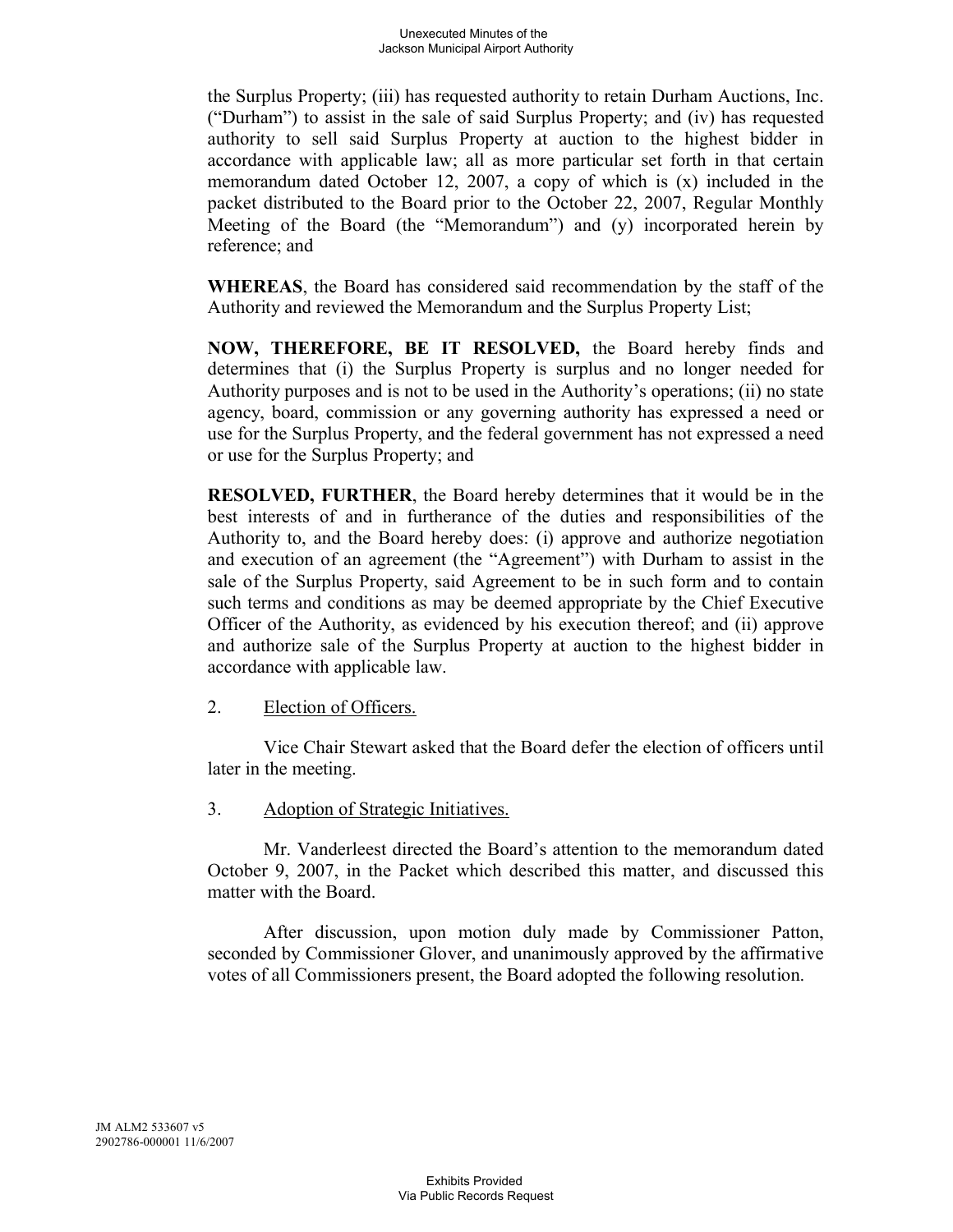#### **RESOLUTION ADOPTING STRATEGIC INITIATIVES**

**WHEREAS**, at the Regular Monthly Meeting of the Board of Commissioners (the "Board") of the Jackson Municipal Airport Authority (the "Authority") on April 23, 2007, the Board adopted a resolution establishing four (4) Board committees to focus on the following four (4) general areas: (i) Planning and Economic Development; (ii) Administration; (iii) Hawkins Field; and (iv) Customer Service and Marketing; and

**WHEREAS**, the staff of the Authority has developed specific strategic initiatives to be addressed and accomplished within each of the four categories identified above during the fiscal year ending September 30, 2008 (the "Strategic Initiatives"), all as more particularly set forth in that certain memorandum dated October 9, 2007, a copy of which is (i) included in the packet distributed to the Board prior to the October 22, 2007, Regular Monthly Meeting of the Board (the "Memorandum") and (ii) incorporated herein by reference; and

**WHEREAS**, the Board has reviewed the Memorandum and considered the recommended Strategic Initiatives set out therein;

**NOW, THEREFORE, BE IT RESOLVED**, the Board hereby determines that it would be in the best interests of and in furtherance of the duties and responsibilities of the Authority to, and the Board hereby does: (i) approve and adopt the Strategic Initiatives set forth in the Memorandum, and (ii) authorize and direct the staff of the Authority to address and accomplish said Strategic Initiatives during fiscal year 2008, and to provide periodic reports to the Board on the progress thereof.

4. Confidential Project.

### **VI. CLOSED SESSION.**

At approximately 4:40 p.m., Mr. Vanderleest requested that the Board consider entering Closed Session to discuss whether to enter into Executive Session for the limited purpose of discussing the terms and conditions by which the Authority might lease certain real property at Jackson-Evers International Airport in connection with a project which required confidential treatment in accordance with applicable law.

After discussion, upon motion duly made by Commissioner Jones, seconded by Commissioner Patton, and unanimously approved by the affirmative votes of all Commissioners present, the Board agreed to enter into Closed Session for the limited purpose of considering whether to enter into Executive Session to discuss the terms and conditions by which the Authority might lease certain real property at Jackson-Evers International Airport in connection with a project which required confidential treatment in accordance with applicable law. The Board asked Mr. Vanderleest, Ms. Wilson, Mr. Moore and Mr. Wagner to remain during the Closed Session. All others present at the Meeting, other than the Board itself, then left the Meeting.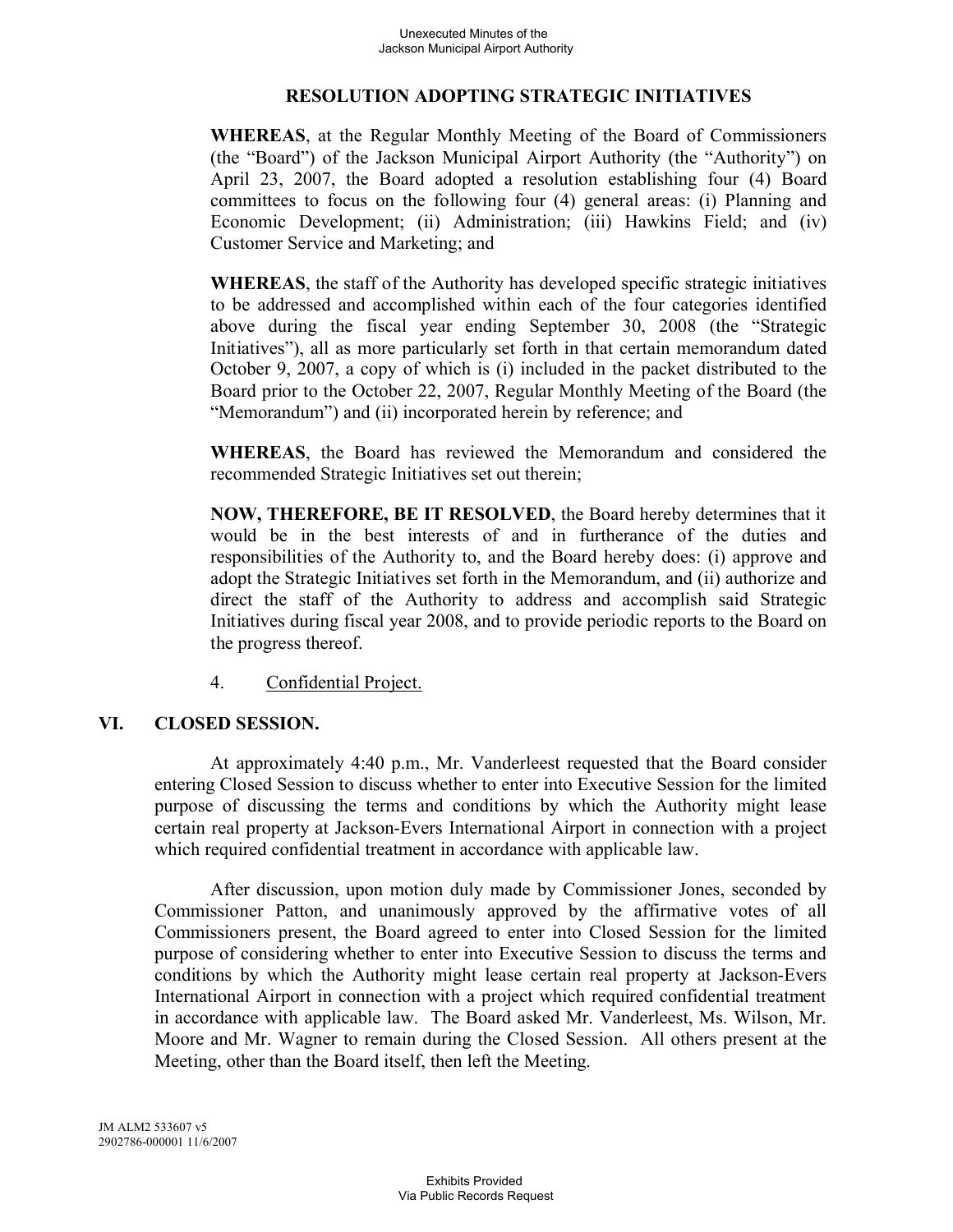### **VII. EXECUTIVE SESSION.**

At approximately 4:45 p.m., the Board considered whether to enter into Executive Session for the limited purpose of discussing the terms and conditions by which the Authority might lease certain real property at Jackson-Evers International Airport in connection with a project which required confidential treatment in accordance with applicable law.

Upon motion duly made by Commissioner Patton, seconded by Commissioner Irvin, and unanimously approved by the affirmative votes of all Commissioners present, the Board agreed to enter into Executive Session for the limited purpose of discussing the terms and conditions by which the Authority might lease certain real property at Jackson-Evers International Airport in connection with a project which required confidential treatment in accordance with applicable law. The Board asked Mr. Vanderleest, Ms. Wilson, Mr. Moore and Mr. Wagner to remain during the Executive Session.

Mr. Wagner then stepped outside the Main Terminal Building at Hawkins Field and told those outside the Meeting that the Board had voted to go into Executive Session to discuss the terms and conditions by which the Authority might lease certain real property at Jackson-Evers International Airport in connection with a project which required confidential treatment in accordance with applicable law.

The Board then met in Executive Session to discuss the terms and conditions by which the Authority might lease certain real property at Jackson-Evers International Airport in connection with a project which required confidential treatment in accordance with applicable law.

### **VIII. OPEN SESSION.**

At approximately 5:10 p.m., the Board reconvened in Open Session, and invited the public and staff of the Authority back into the Meeting.

Vice Chair Stewart announced that, during discussion of the confidential project described above, the Board had voted unanimously to approve and authorize negotiation and execution of a confidentiality agreement which the proposed lessor had insisted be executed prior to disclosure of terms and conditions material to the proposed lease.

# **G. Other Matters, Continued.**

### 2. Election of Officers.

Vice Chair Stewart asked Mr. Moore, as general counsel to the Authority, to explain the process for electing a new Chair of the Board.

Mr. Moore said that the Bylaws of the Authority state that the Board shall elect a Chair and Vice Chair at the Regular Monthly Meeting of the Board in October of each year. Mr. Moore said that the Board could elect both officers at the same time or separately.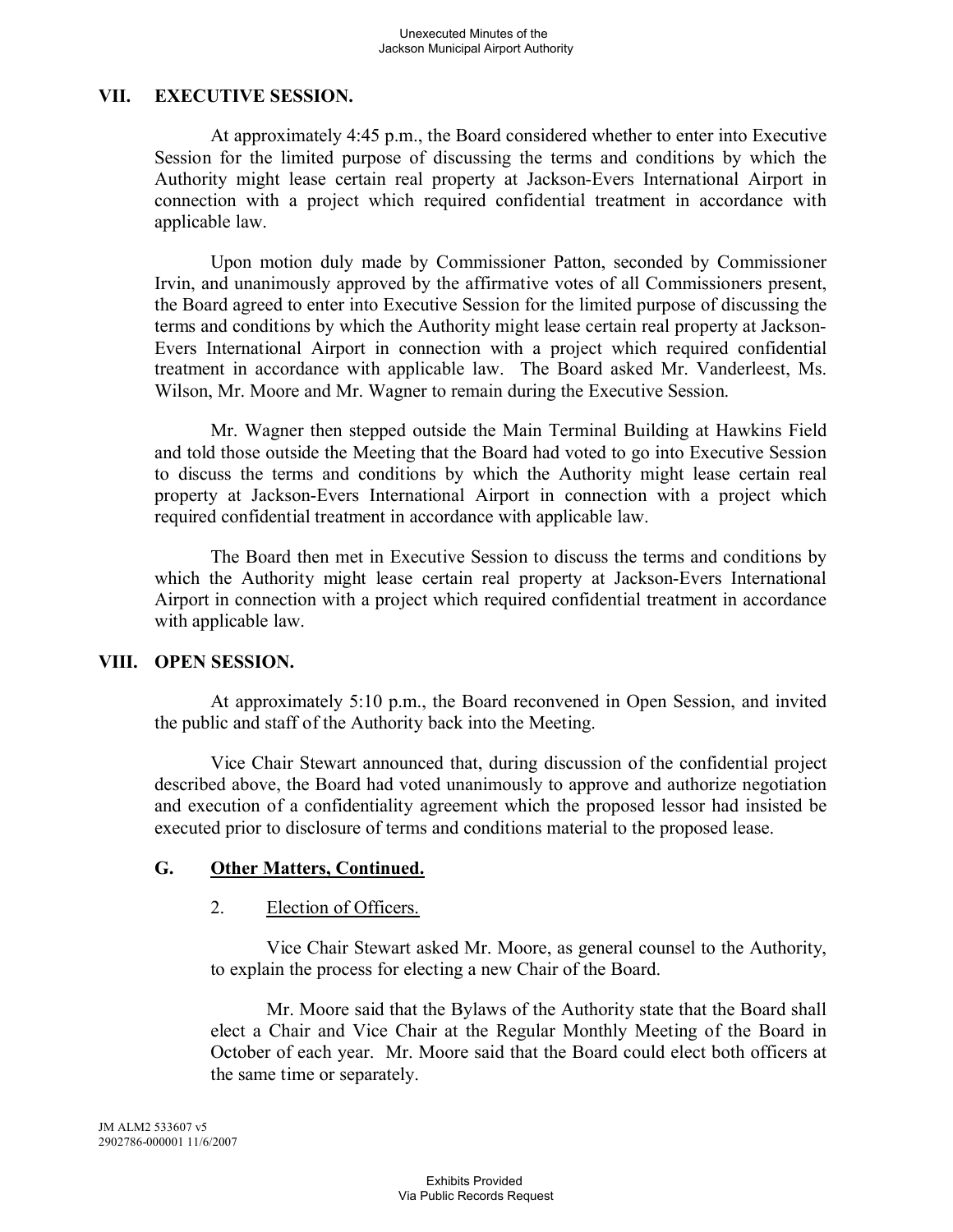Commissioner Irvin nominated Commissioner Stewart for Chair and Commissioner Patton for Vice Chair.

Commissioner Jones nominated Commissioner Glover for Vice Chair.

Commissioner Irvin moved that nominations be closed.

The Board and Mr. Moore then discussed the procedures and order by which the elections would proceed, without reaching a consensus.

During discussion, Mr. Moore asked Vice Chair Stewart and Mr. Wagner to step outside the Meeting with him. After Vice Chair Stewart, Mr. Moore and Mr. Wagner reentered the Meeting, Mr. Moore said that he had recommended to Vice Chair Stewart that the Board vote first on the slate of officers nominated by Commissioner Irvin, that being Commissioner Stewart for Chair and Commissioner Patton for Vice Chair.

Vice Chair Stewart then asked the Commissioners to vote for the slate nominated by Commissioner Irvin, that being Commissioner Stewart for Chair and Commissioner Patton for Vice Chair. Commissioners Irvin and Patton voted for said slate. Commissioners Glover, Jones and Stewart abstained. Mr. Moore said that the Bylaws require the affirmative votes of a majority of the Commissioners present at a meeting in order for the Board to take action. Therefore, the slate of Commissioner Stewart for Chair and Commissioner Patton for Vice Chair had not been elected.

Vice Chair Stewart then asked the Board to vote on the nomination by Commissioner Jones of Commissioner Glover for Vice Chair. Commissioners Jones, Glover and Stewart voted in favor of said nomination. Commissioners Irvin and Patton abstained. Commissioner Glover was thus elected Vice Chair of the Board.

Commissioner Jones then nominated Commissioner Stewart to serve as Chair of the Board. Commissioners Glover, Jones and Stewart voted in favor of said nomination. Commissioners Irvin and Patton abstained. Commissioner Stewart was thus elected Chair of the Board.

Commissioner Irvin asked that the minutes reflect that he believed that Mr. Moore, the Authority's general counsel, had improperly influenced the election of Board officers.

#### **IX. DISCUSSION: STRATEGIC INITIATIVES.**

There was no further discussion or action taken regarding Strategic Initiatives at the Meeting.